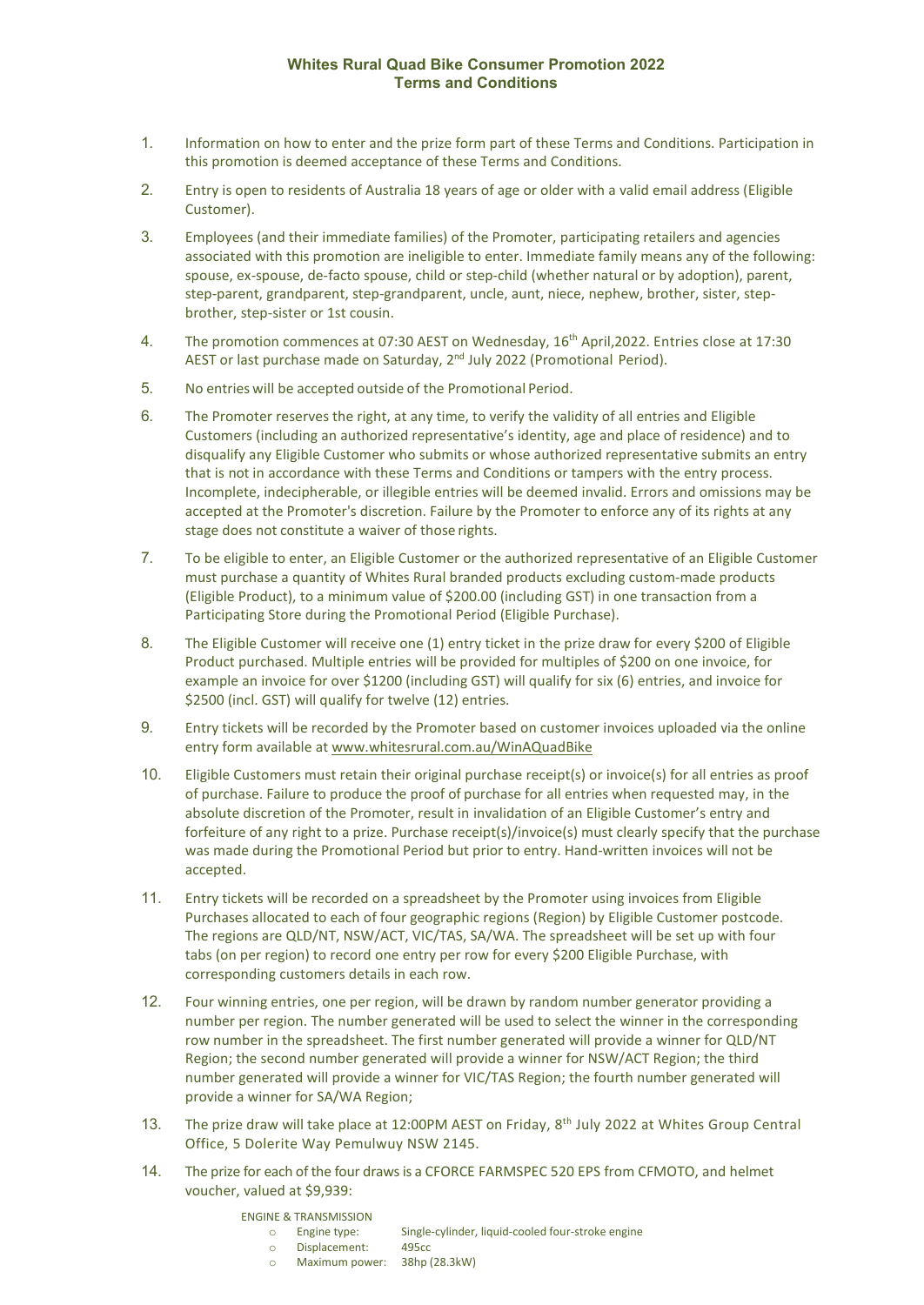## **Whites Rural Quad Bike Consumer Promotion 2022 Terms and Conditions**

o Maximum torque: 46Nm o Fuel system:<br>
o Transmission: Canadian CVTech o Drive: H-L-N-R-Park<br>o 4WD: 2WD/4WD wi  $\circ$  4WD: 2WD/4WD with locking front differential  $\circ$  Rear differential: Fixed Rear differential: Fixed o Steering: Power SUSPENSION & BRAKES<br>  $\circ$  Suspension: o Suspension: Double A-Arm, independent Brakes: Hydraulic disc brakes WHEELS & TYRES o Wheels: 12-inch alloy<br>
o Tyres: 25-inch six-p Tyres: 25-inch six-play CST  $DIMENSIONS$ <br>  $\circ$   $L \times W \times H$ : o L x W x H: 2100 x 1100 x 1150mm<br>
o Wheelbase: 1260mm o Wheelbase:<br>
1260 Mheelbase:<br>
1260 Ground clearance Ground clearance: 25 mm<br>Drv weight: 345kg o Dry weight: LOAD o Towing capacity: 350kg<br>o Carrying capacity: 35kg fr Carrying capacity: 35kg front/70kg rear o Person: One o Fuel Capacity: 18lt FEATURES o Colour: Red Warranty: Two years o Tow pack, horn, lights and mirrors: Yes FARM SPEC KIT o Front bar o Rear bar  $\circ$  Side bars  $\circ$  4 x alloy a-arm guards<br> $\circ$  and a canvas seat cove and a canvas seat cover HELMET o \$200 voucher to spend on Helmet at the CFMOTO Dealership SAFETY o CFMOTO CFORCE 520 EPS meets stage two requirements of the Consumer Goods (Quad Bike) Safety Standard. Further information is outlined a[t https://www.cfmoto.com.au/](https://www.cfmoto.com.au/) o Tilt angle tested - the minimum standard to pass the lateral stability tilt angle test is 28.81 degrees; the CFORCE 520 EPS exceeds the minimum lateral stability tilt angle test with a result of 32.6 degrees o CFMOTO has no affiliation to Quadbar; the Quadbar OPD is installed by the CFMOTO dealer during pre-delivery

- 15. Total prize pool value in this promotion is \$39,756 including GST.
- 16. The promoter will organize for the prize to be made available from the CFMOTO dealer closest to the winner's home address. The winner is required to pick up the Quad Bike from their nearest CFMOTO dealer [\(https://www.cfmoto.com.au/dealers-off-road\)](https://www.cfmoto.com.au/dealers-off-road).
- 17. Prize draw winners will be contacted by telephone within 2 business days from the date of the prize draw to notify them of their win.
- 18. Details of the prize draw winners and their prizes will be published on the Promoter's website [\(https://www.whitesrural.com.au/\)](https://www.whitesrural.com.au/) from the next business day after the prize draw for a period of at least 28 days from the time of publication.
- 19. Prize draw winners will have until Friday 29<sup>th</sup> July, 2022 to claim their prize.
- 20. In the event that the prize draw winners do not claim their prize by the date specified above, the unclaimed prize draw will be held at 12:00 AEST on Monday  $1<sup>st</sup>$  August, 2022 at Whites Group, 5 Dolerite Way Pemulwuy NSW 2145.
- 21. Prize must be taken as offered and cannot be varied. Each prize must be taken in the name of the Eligible Customer and is not transferable or exchangeable. Prizes are not redeemable for cash.
- 22. Eligible Customers consent to the Promoter using the Eligible Customer's name, likeness, image and/or voice in the event they are a winner (including photograph, film and/or recording of the same) in any media for an unlimited period without remuneration for the purpose of promoting this competition (including any outcome), and promoting any products manufactured, distributed and/or supplied by the Promoter.